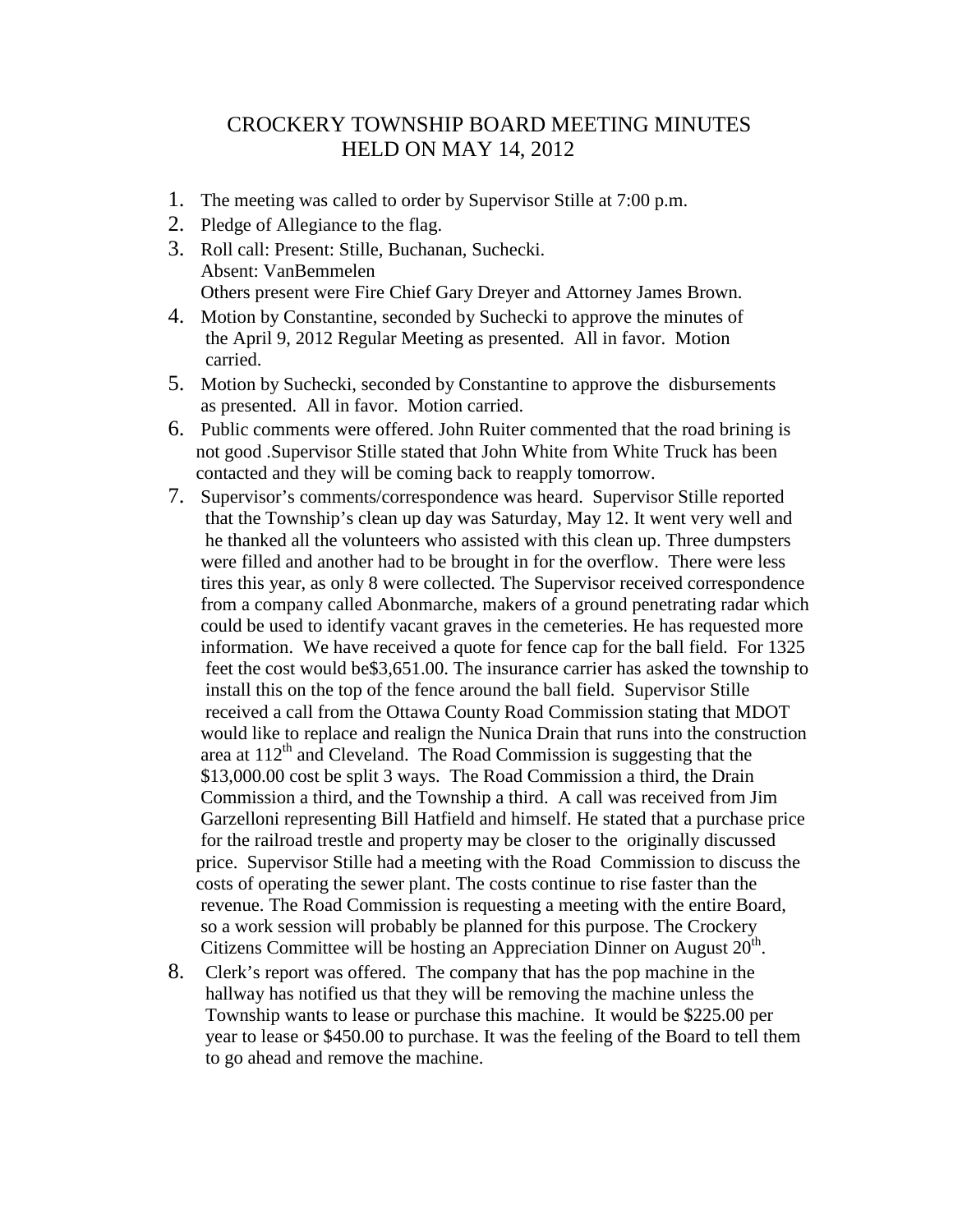- 9. Committee Chair Reports were offered. Pat Best, Chairperson of the Cemetery Committee reminded everyone that the spring cemetery cleanup is scheduled for Wednesday, the  $16<sup>th</sup>$  at 6:00 p.m. at Ottawa Center Cemetery. The cleanup for the Nunica Cemetery will be on Saturday, the 19<sup>th</sup> at 9:00 a.m. The Boy Scouts have already been placing flags at the graves of veterans in preparation for Memorial Day.
- 10. State Senator Arlan Meekhof was present and he gave an update on the progress being made in Lansing to get the State's budget prepared by June 1. Senator Meekhof also gave a legislative update. He stated we should see a very small increase in Revenue Sharing this year.
- 11. Fire Chief's report was offered. Chief Dreyer stated that the FDAC held an interview for Staci Olson. She is currently completing her firefighter training which she has paid for herself. She will be taking her exams this week and then graduating. The FDAC is recommending that the Board hire Staci Olson contingent on her passing a medical firefighter physical and the physical agility test. Chief Dreyer is seeking approval to purchase 5 new cylinders for the air packs. These are the last to be cycled out with a 2012 expiration date. He is asking to purchase them from Structural Composite, Inc. for \$2,548.40. This is a budgeted item so funds are available.
- 12. Motion by Constantine, seconded by Suchecki to approve the hiring of Staci Olson to the fire department contingent on her passing a medical firefighters physical and the physical agility test. All in favor. Motion carried.
- 13. Motion by Buchanan, seconded by Suchecki to authorize Chief Dreyer to purchase five new cylinders for air packs from Structural Composite Inc. at a cost of \$2548.40. All in favor. Motion carried.
- 14. Discussion was held on the proposed rezoning of the Gordon Chittenden property.
- 15. Motion by Buchanan, seconded by Constantine to adopt Ordinance 2012-03, Ordinance To Amend The Zoning Ordinance Of The Township Of Crockery (Rezoning of  $15736 138^{\text{th}}$  Ave. from R-1 District to AG-2 District owned by Gordon Chittenden). Roll Call: Suchecki, Buchanan, Stille, Constantine – Yes. Motion carried.
- 16. Discussion was held on the final approval of Hathaway Lakes Phase 4. It consists of 17 lots located on the east side of the property.
- 17. Motion by Suchecki, seconded by Buchanan to adopt Resolution 2012- 08 , To Approve the Final Plan For Phase 4 of Hathaway Lakes, and authorize the Clerk to sign the mylar. All in favor. Motion carried.
- 18. Discussion was held on Hathaway Lakes Phase 5 and Phase 6.
- 19. Motion by Suchecki, seconded by Buchanan to adopt Resolution 2012- 09, Resolution for Tentative Preliminary Approval of the Plat Plans for Phase 5. All in favor. Motion carried.
- 20. Motion by Constantine, seconded by Buchanan to set June  $18<sup>th</sup>$  at 7:00 p.m. as the Public Hearing date for the 2012-2013 Budget. All in favor. Motion carried.